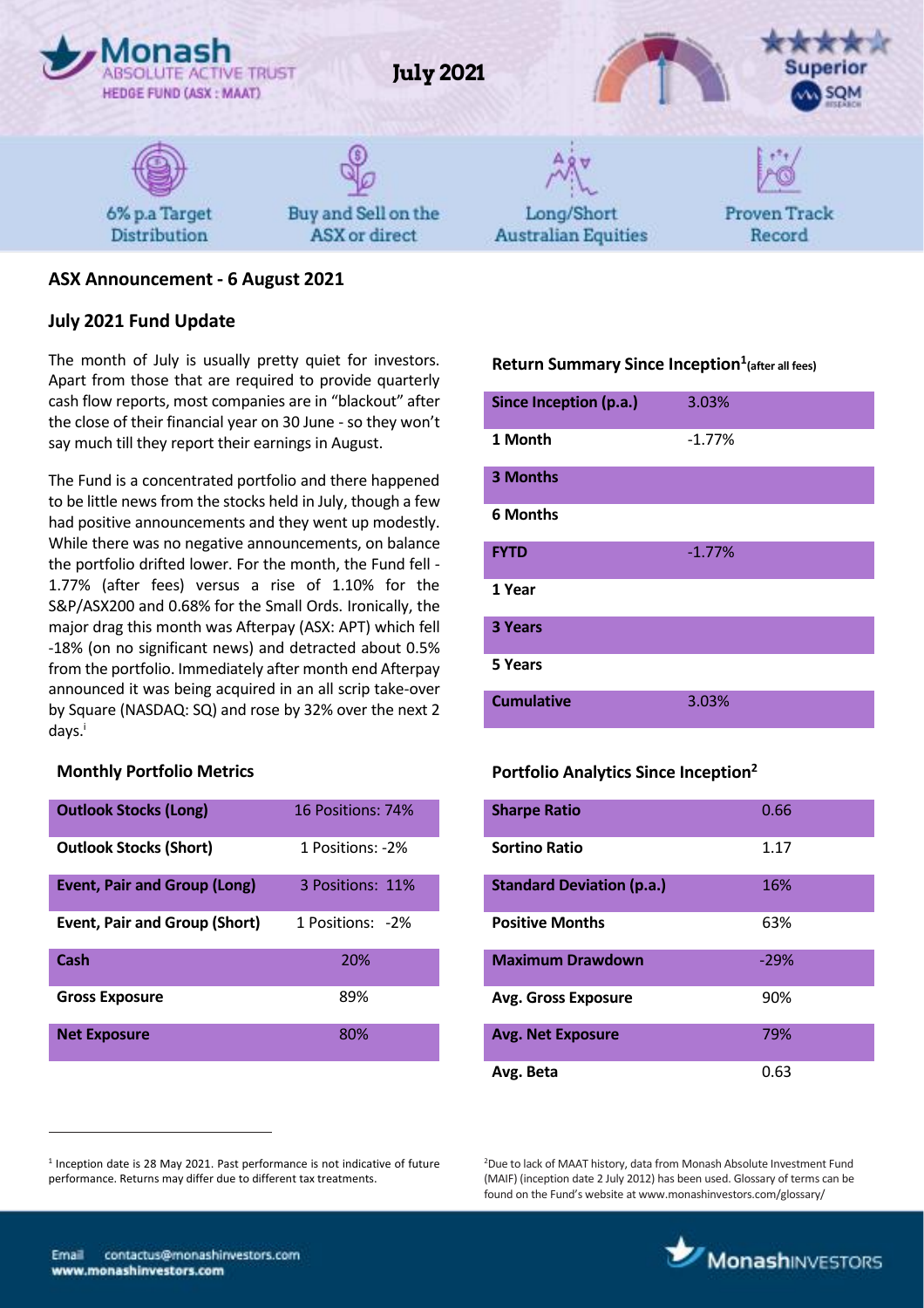

This month's update looks back at our investment in Afterpay and our initial thoughts on Square as a combined entity, which will also trade on the ASX following the merger. The chart below tracks Monash Investors investment history in Afterpay.

# **Afterpay Limited - Investment History**

afterpayA7



#### Initially cautious

We first saw Afterpay on its IPO roadshow in 2017. It seemed like a great idea: charging a merchant 4% to fund their customers' purchase, and getting paid back in 6 weeks. The same money could be re-lent over 8 times in a year, giving a return of more than 32%. But the idea of letting people in effect take their "lay-buy" home with them prior to payment seemed overly risky to us, and we passed on the IPO, so we could assess their bad debt experience.

Once we saw that their bad debts were not a problem, we established an initial position, but we were still wary of potential regulatory issues, because of the media and lobbyists focus on predatory consumer lending. To be clear, we

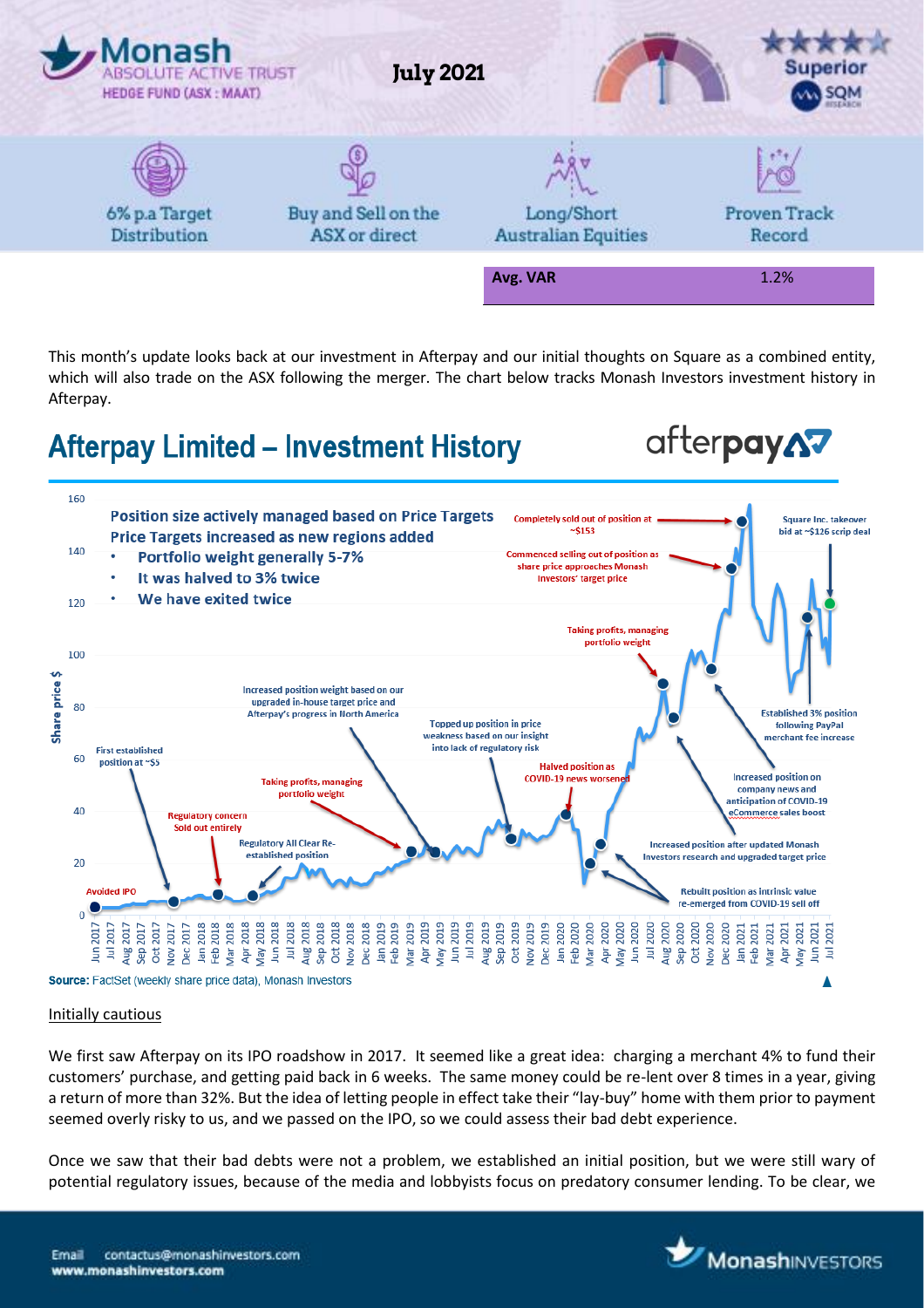

do not consider Afterpay's approach to Buy Now Pay Later (BNPL) to be in any way predatory, but we were concerned that it may be unfairly regulated.

The first time we sold completely out of Afterpay was within 6 months of our initial purchase when we became aware that ASIC was closely monitoring it. An adverse legal interpretation from the regulator could have rendered APT's business worthless. However, following the regulatory all clear we re-established our position. Our assessment was subsequently re-enforced by the Australian Senate's Inquiry over 2018/19 that was supportive of Afterpay, too.

#### Forecasting Afterpay's growth in revenue and earnings

Back in FY18, Afterpay had grown its revenue to \$140m and was on its way to doing \$260m in FY19. Our forecasts had them achieving close to \$500m in FY20. We were well ahead of the analyst consensus for that 2 year estimate. The sell side analysts forecast that level of revenue "only" being achieved in FY21. We were right about FY20, and as it turns out, they actually will do over \$900m in FY21.



Analyst forecasts for Afterpay revenue, since 2017 (source: Factset)

We were able to rely on our past experience of recurring business situations and patterns of behaviour when making our forecasts, which also gave us the confidence to go against consensus. Some of our observations are outlined below:

- Consensus forecasts underestimate significant change
	- − Merchant behaviour

We were confident extrapolating the current growth rate of merchants putting Afterpay on their websites as a payment option, because it led to an immediate increase of 10-15% in their on-line sales.

− Customer behaviour

A big difference between our forecasts and the rest of the market was that we incorporated the increased frequency of use by customers the longer they had been users. In the first year customers average use was once a quarter, by year 2 it's once a month, and around year 4 it hits more than twice per month. Including this behaviour into our forecasts ramped up our longer term revenue forecasts dramatically. The below chart depicts this behaviour well.

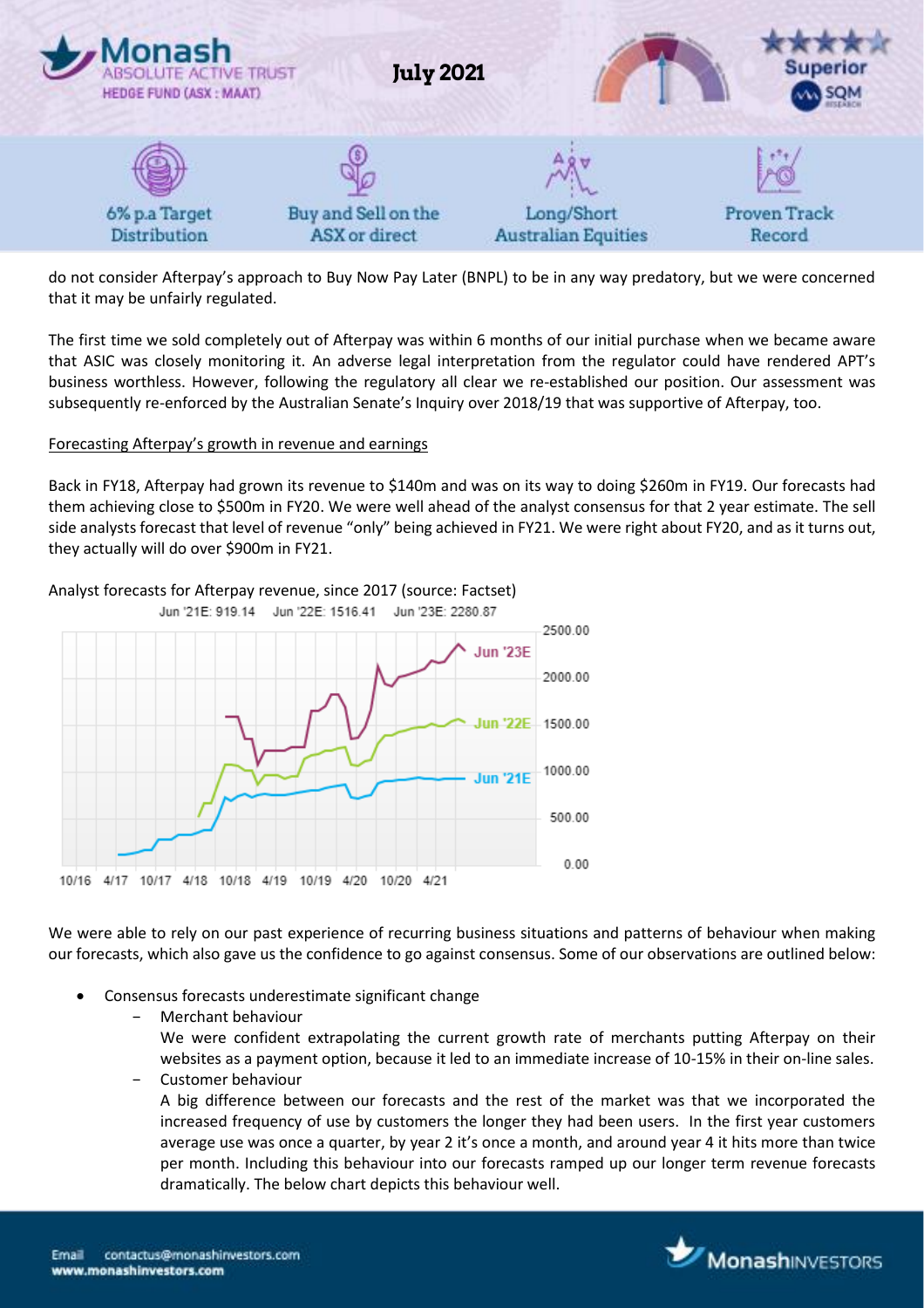

Entering new markets

Another big difference in our forecasts is that we were early in incorporating the effect of Afterpay entering new markets of New Zealand, Canada, the USA and Europe. We did so at the first evidence of they were likely to do so for each market.

- Behaviour of analysts
	- − Managing expectations

Analysts don't need to risk their careers by making bold forecasts, even if these forecasts are realistic. The consequences of being wrong when overly optimistic are quite severe for their reputation. It is much better for them to be "proved right" on a stock they recommend and have to raise their numbers due to a "positive surprise". Analysts were consistently undercooking their forecasts for Afterpay.



#### Source: Afterpay

#### What is Afterpay worth?

One of the big debates around Afterpay was what it was worth. Fund managers who were not invested often claimed that it made no money and therefore its share price made no sense.

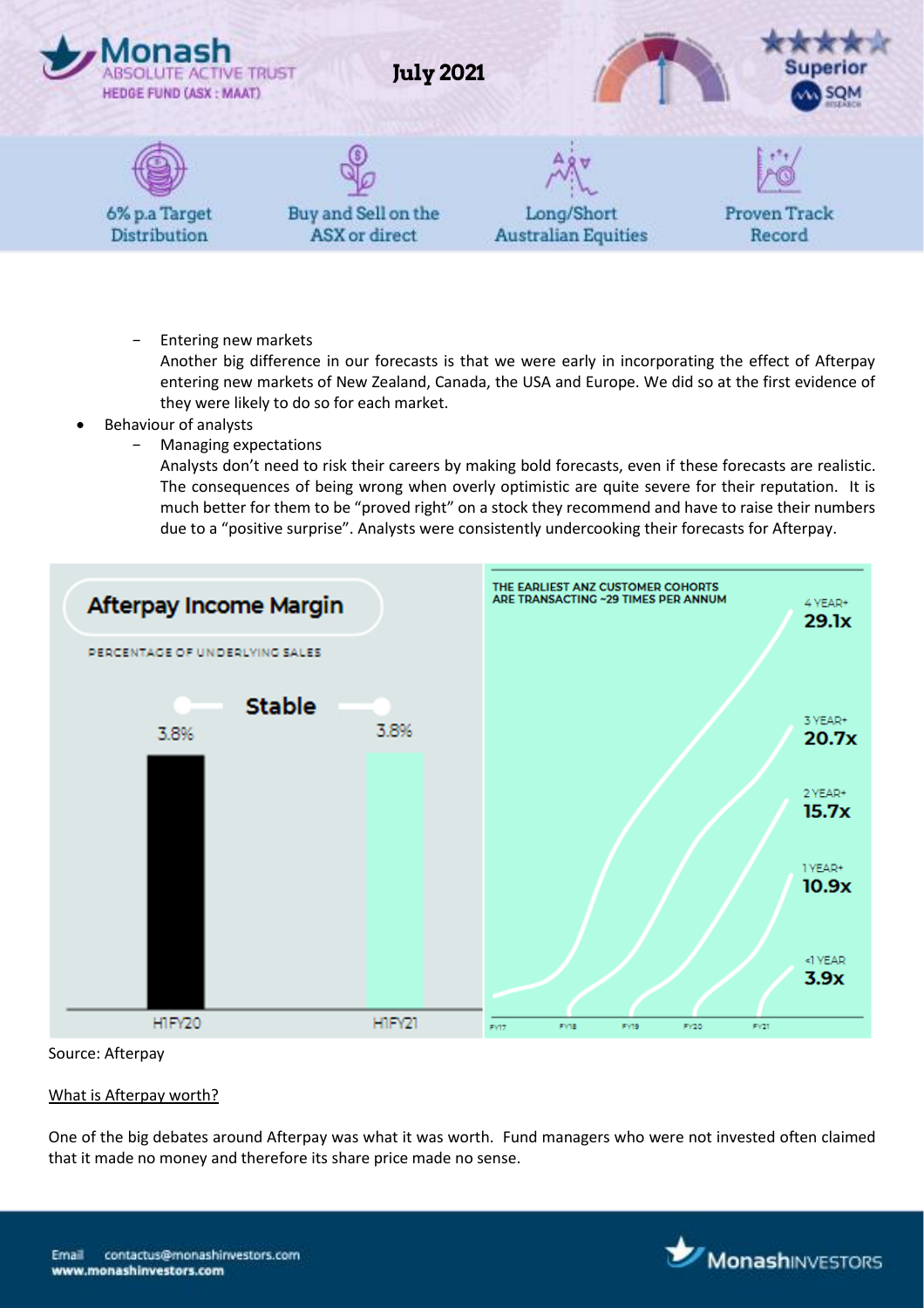

This superficial dismissal of the Afterpay stock opportunity was wrong for two main reasons:

- They do make money
	- The income margin has remained stable at around 3.8% of Gross Sales
	- − Australia was profitable on a standalone basis
	- The company was only loss making in the near term because of the early stage of its expansion into the large markets of Canada and the USA.
- They were using near term measures of valuation
	- − A longer term valuation metric such as Discounted Cash Flow that could look out 5+ years showed that the stock was extremely cheap
	- − On a standalone basis Australia was worth \$7 per share.
	- − Incorporating NZ, Canada and the USA increased our valuation to \$90 per share.
	- By the time we added Europe it was up to \$135 per share.

#### Managing the stock weight and exiting at \$153

We take an absolute approach to controlling risk in our portfolio, and so regardless of how big a stock gets in the index, we don't want its weight to get too far out of line with the majority of stocks in our portfolio. That way the few that we get wrong will be more than offset by the rest of the portfolio.

As a result we kept the Afterpay stock weight around 7% most of the time despite its increasing price. On two occasions though we did halve the weight before buying back in. Once was on regulatory concerns (again) and the other in the early days of COVID before it was clear that bad debts would not be a concern.

At all times we maintained a strong view about our DCF price target, and based on this price target we completely exited at \$153. At that price we were getting paid for everything we expected Afterpay to achieve in the following 8 years, and we didn't need to stick around any further to wait for the market to agree with us, or to see if it would play out as expected.

#### Competition concerns and buying back in

We were also concerned that competitors might cause price competition for Afterpay, thereby reducing the value of its future earnings. New competitor announcements had been a regular occurrence in the prior two years and hadn't concerned us in what was still an immature industry. But when PayPal launched its "Pay in 4" product in 2020, it was set about 30% cheaper to merchants than Afterpay. From that point on we were vigilant in looking for evidence of margin contraction in the industry but found none of concern.

Indeed, a month ago PayPal revised their merchant fees up, which was quite surprising and certainly made us less concerned about Afterpay's sustainability of future margins. By then Afterpay's share price had retreated from its highs and we saw enough upside payoff to our price target to justify buying back in, albeit at a modest position.

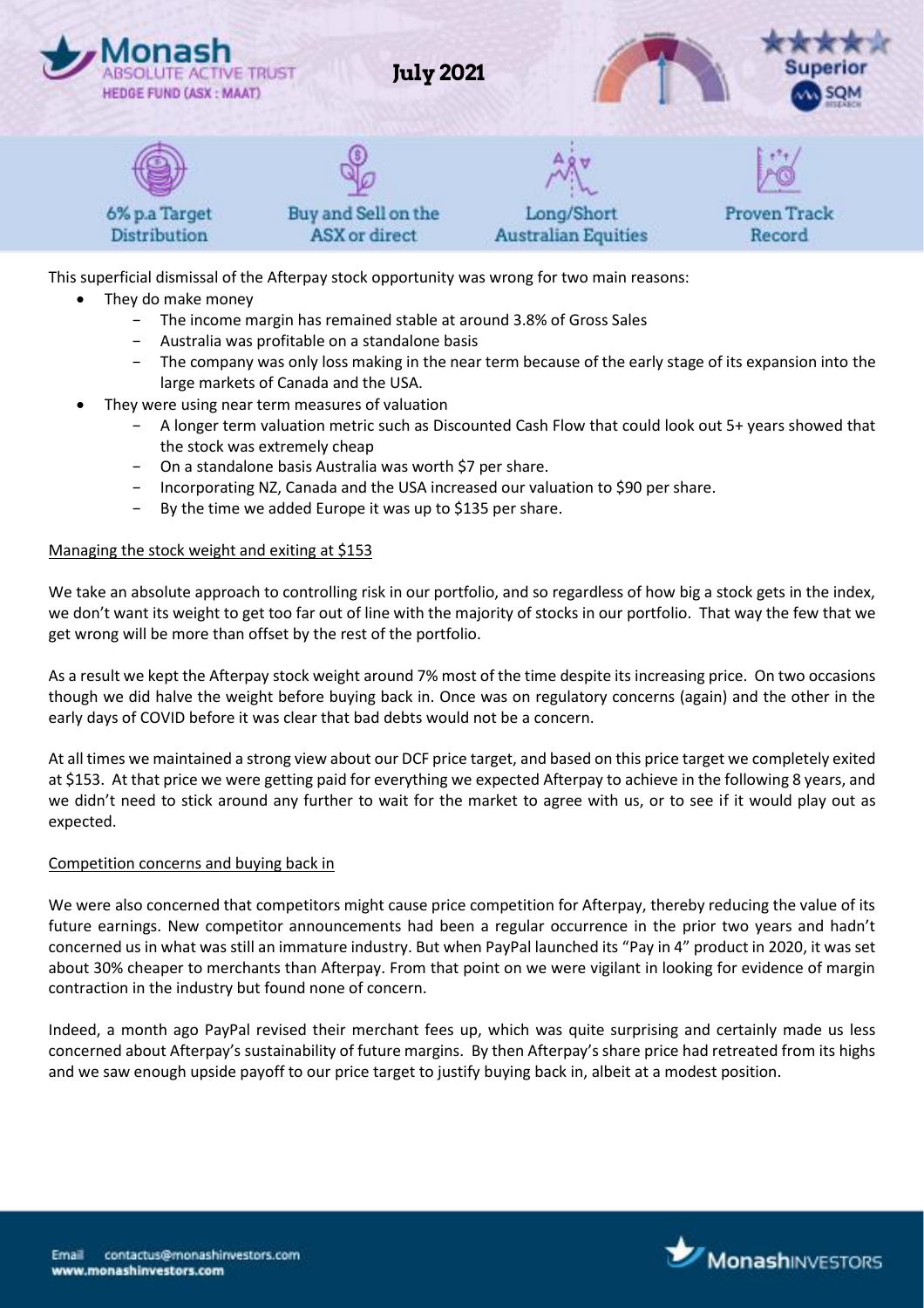

Source: PayPal

#### Merging with Square and the future for investors

On the first business day of August, Afterpay announced a merger with Square. Square is a US based credit card processing business servicing "millions" of merchants (stated to be 4 million on the investor call) and also has a financial services "Cash App" used by 70 million consumers. This compares to Afterpay's 100,000 merchants and 16 million consumers.

Square will acquire Afterpay via a Scheme of Arrangement which values APT at ~A\$39bn (based on Square's closing share price of US\$247.26) – all paid in Square scrip. The implied price is A\$126.21 per APT share (+31% premium to last close, +22% premium to the 10 day VWAP). As part of the arrangement, Square has agreed to set up a secondary ASX listing via Chess Depository Interests (CDIs). APT shareholders will be able to elect receive Square's NYSE listed Square Class A common stock or CDIs.

The rationale for the merger is compelling. Afterpay is the BNPL leader in a nascent market, and is complimentary to Square's Seller App and its Cash App products. Square will integrate Afterpay into both, accelerating Afterpay's take up at a rate much greater than even Afterpay was already growing. See the summary below. Square's revenue was already expected to grow in excess of 100% this year prior to the announcement of this acquisition.

Square rose a further 10% following the announcements which is an early indication that the deal makes sense. This of course dragged Afterpay's price up to and Afterpay's share price will move pretty much in lockstep with Square. We are currently assessing the value of the combined entity.

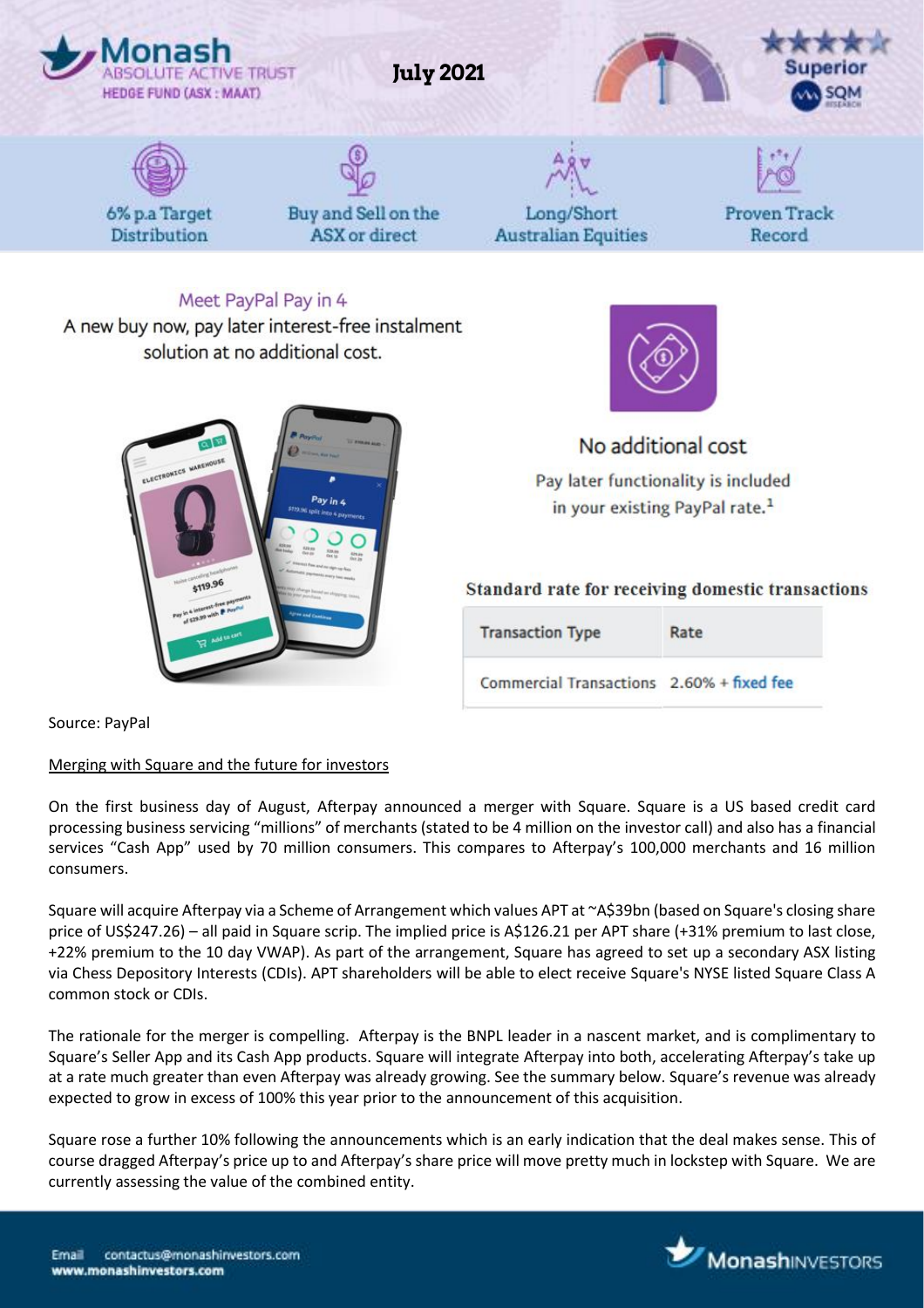|                                                    | Monash<br><b>ABSOLUTE ACTIVE TRUST</b><br><b>HEDGE FUND (ASX: MAAT)</b> | <b>July 2021</b>                                                                               |                                                       |                                                                                                 | <b>Superior</b>                                                               |  |
|----------------------------------------------------|-------------------------------------------------------------------------|------------------------------------------------------------------------------------------------|-------------------------------------------------------|-------------------------------------------------------------------------------------------------|-------------------------------------------------------------------------------|--|
|                                                    | 6% p.a Target<br>Distribution                                           | Buy and Sell on the<br>ASX or direct                                                           |                                                       | Long/Short<br><b>Australian Equities</b>                                                        | Proven Track<br>Record                                                        |  |
| Last twelve months<br>(LTM) basis<br>as of 6/30/21 | ~100K<br><b>Merchants</b>                                               | <b>Millions</b><br>of Merchants                                                                | LTM basis as of<br>6/30/21 unless<br>otherwise stated | <b>16M</b><br>Consumers                                                                         | >70M<br>Consumers                                                             |  |
| <b>Products</b>                                    | <b>BNPL</b>                                                             | 30+ products including<br>Point of Sale, Managed<br>Payments, CRM, Business                    | <b>Products</b>                                       | <b>BNPL</b>                                                                                     | P2P, Banking, Stocks,<br><b>Bitcoin, Taxes</b>                                |  |
| <b>Channels</b>                                    | $$16B$ of GMV ( $$21B$ AUD)<br>>85% Online                              | Banking, Online, Hardware,<br>Developer Platform, more<br>\$140B of GPV<br>~45% In-Person      | <b>Consumer Base</b>                                  | <b>Global</b><br>Millennial/Gen Z,<br>higher-income<br><b>Coastal U.S.</b>                      | Primarily <b>U.S.</b><br>Millennial/Gen Z<br>South and southeast U.S.         |  |
| <b>Seller Size</b>                                 | <b>Enterprise merchants</b><br>generated majority<br>of GMV             | Moving upmarket:<br><b>Mid-Market merchant</b><br>segment drove strongest<br><b>GPV</b> growth | <b>Commerce</b>                                       | In-app shopping<br>discovery<br>\$975 in average GMV per<br>consumer as of FY21<br>(AUD \$1.3K) | >10M monthly<br>Cash Card actives<br>Growing <b>Boost</b><br>rewards platform |  |
| <b>Verticals</b><br><b>Geographies</b>             | Primarily retail<br>>50% GMV from<br>outside U.S.                       | <b>Diverse mix</b> of verticals<br>>85% GPV from U.S.                                          | <b>Engagement</b>                                     | Multiple purchases<br>per month on avg, with<br>repeat buying                                   | <b>18</b> transactions per month<br>on avg for monthly actives,<br>up 40% YoY |  |

# **For MAAT Unit Registry enquiries, please contact Mainstream Fund Services Pty Limited** P: 1300 133 451 (in Australia) +61 2 8259 8888 (international) E[: registry@mainstreamgroup.com](mailto:registry@mainstreamgroup.com)

# **For all business development enquiries, please contact Winston Capital Partners (Acting on behalf of Monash Investors)**

| SA, NT and WA Advisers    | Andrew Fairweather    | P: +61 401 716 043            |
|---------------------------|-----------------------|-------------------------------|
|                           |                       | andrew@winstoncapital.com.au  |
| VIC, NSW and ACT Advisers | Stephen Robertson     | P: +61 418 387 427            |
|                           |                       | stephen@winstoncapital.com.au |
| VIC, QLD & NSW Advisers   | <b>Cameron Harris</b> | P: +61 400 248 435            |
|                           |                       | cameron@winstoncapital.com.au |
| SA, VIC and NSW Advisers  | James Archer          | P: +61 432 273 335            |
|                           |                       | james@winstoncapital.com.au   |

For more information about MAAT and the strategy, please refer to the Monash Investors website at [www.monashinvestors.com.](http://www.monashinvestors.com/) You can also [follow us on Livewire here](https://www.livewiremarkets.com/profiles/8eb7be80-b12d-4708-818b-05de933043bd) o[r subscribe to our updates here](https://confirmsubscription.com/h/i/BE4A2DDB60377374)